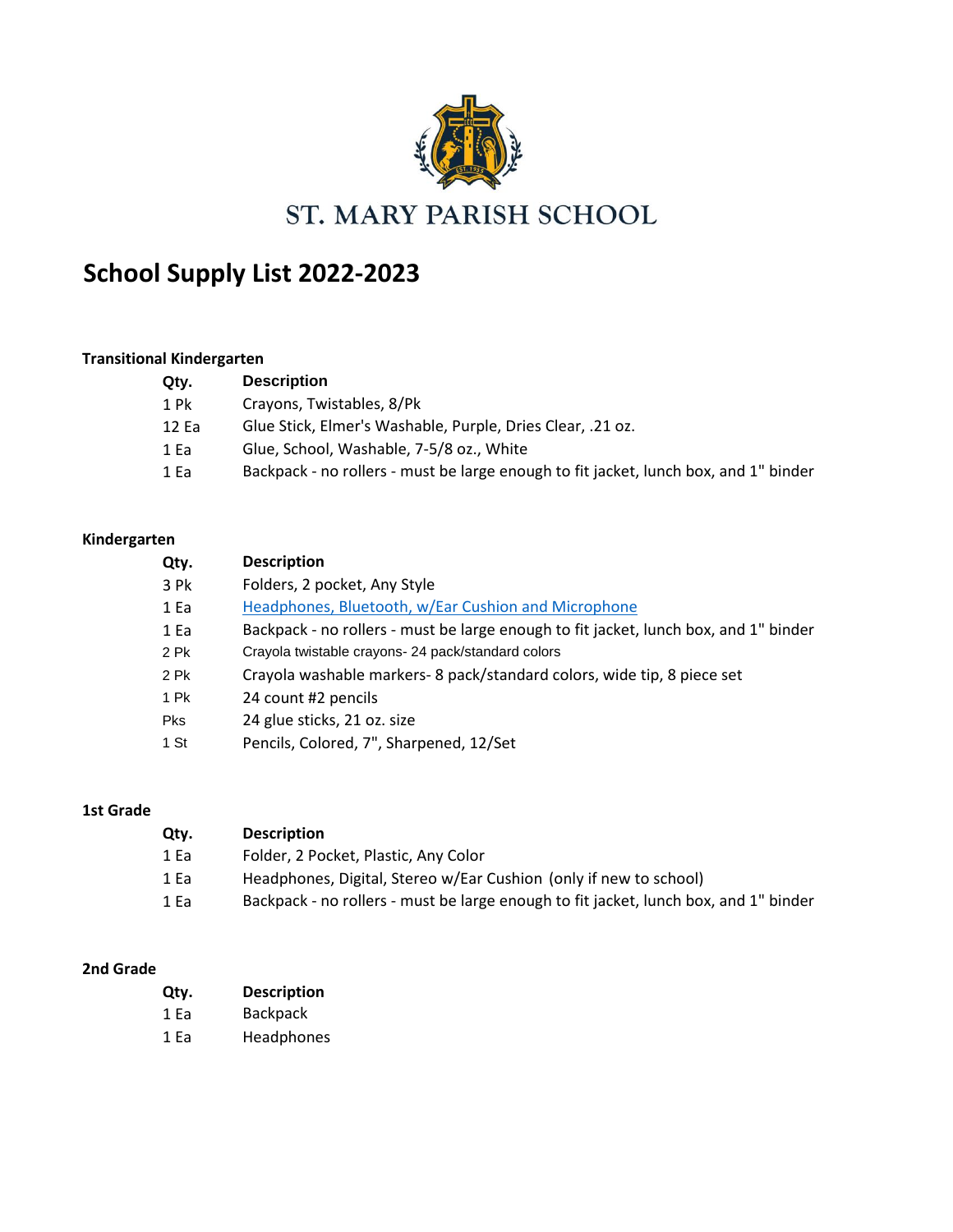#### **3rd Grade**

| Qty. | <b>Description</b> |
|------|--------------------|
| 1 Ea | <b>Backpack</b>    |
| 1 Ea | Rosary             |

#### **4th Grade**

| Qty. | <b>Description</b>    |
|------|-----------------------|
| 1 Ea | Backpack - no rollers |
| 1 Ea | Rosary                |
| 1 Ea | Headphones            |

#### **5th Grade**

| Qty.            | <b>Description</b>                                    |
|-----------------|-------------------------------------------------------|
| 1 Ea            | Sketch Book, Top Wirebound, 9" x 12", 30 Sht          |
| 1 Ea            | Folder, 2 Pocket, Plastic, Red                        |
| 1 Ea            | Folder, 2 Pocket, Plastic, Blue                       |
| 1 Ea            | Folder, 2 Pocket, Plastic, Yellow                     |
| 1 Ea            | Folder, 2 Pocket, Plastic, Green                      |
| 1 Ea            | Folder, 2 Pocket, Plastic, Black                      |
| 2 <sub>Dz</sub> | Pencils, #2, Ticonderoga, Sharpened, Dz.              |
| 1 St            | Pencils, Colored, 7", Sharpened, 12/Set               |
| 1 Ea            | Pencil Box, Plastic, Any Color                        |
| 2 <sub>Ea</sub> | Eraser, Pink, Large, Latex Free                       |
| 2 Pk            | Erasers, Pencil Cap, Latex Free, 12/Pk                |
| 2 <sub>ea</sub> | Glue Stick, Elmer's, Purple, Dries Clear, .21 oz.     |
| 1 Pr            | Scissors, Pointed Tip, Student Size                   |
| 1 Ea            | Ruler, 12", Plastic, Inch & Cm                        |
| 1 Pk            | Index Cards, 3" x 5", Ruled, 100/Pk, White            |
| 3 Pk            | Filler Paper, Wide Rule, 10.5" x 8", 100 - 175 Sheets |
| 12 Ea           | Pen, Stick, Medium Point, Red                         |
| 1 St            | Markers, Classic Colors, Fine Tip, 8/Set              |
| 2 Ea            | Sharpener, Pencil & Crayon, Dbl Barrel, Canister      |
| 1 Ea            | Stapler, Mini, Staples                                |
| 1 Bx            | Crayons, Crayola, Tuck Box, 24/Box                    |
|                 |                                                       |

1 Ea Sharpie Pen, Medium Point

## **6th Grade**

| <b>Description</b>                          |
|---------------------------------------------|
| Highlighter, Chisel Tip, Yellow, w/Pkt Clip |
| Drawing Paper, 9" x 12", White, 48 Sht/Pad  |
| Filler Paper, Wide Rule, 10.5" x 8", 100/Pk |
| Index Cards, 3" x 5", Ruled, 100/Pk, White  |
| Crayons, Crayola, Tuck Box, 24/Box          |
| Pencils, #2, Ticonderoga, Sharpened, Dz.    |
|                                             |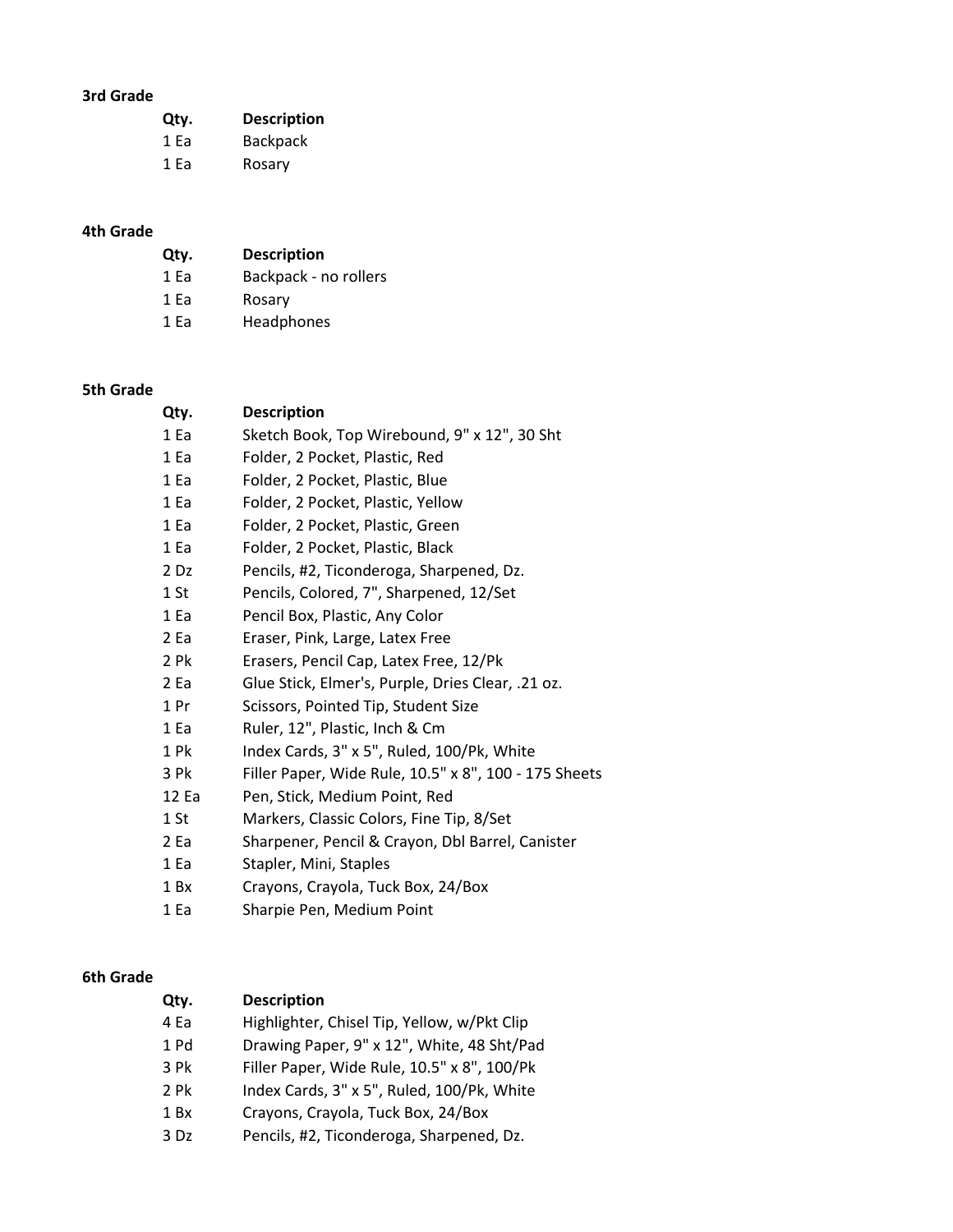- 2 Pk Erasers, Pencil Cap, Latex Free, 12/Pk
- 1 Ea Ruler, 12", Plastic, Inch & Cm, Center Holes, Asst.
- 1 Pr Scissors, 5", Pointed Tip, Latex Free, Asst.
- 3 Ea Glue Stick, Elmer's Washable, Purple, Dries Clear, .21 oz.
- 1 Ea Glue, School, Elmer's Washable, 4 oz., White
- 1 Ea Pencil Case, Fabric, 3-Hole w/Grommets, 10"x 6", Asst.
- 4 Ea Pen, Stick, Medium Point, Blue
- 4 Ea Pen, Stick, Medium Point, Black
- 4 Ea Pen, Stick, Medium Point, Red
- 1 St Pencils, Colored, 7", Sharpened, 12/Set
- 1 Ea Binder, 3 Ring, Heavy Duty, View, 2", White
- 1 Pk Dividers, 3 Ring, Poly, 5-Tab, 10 Pockets, 11" x 8.5", Asst.
- 4 Ea Composition Book, Marble Cover, WR, 100 Sheets, BLK
- 1 Ea Graph Paper, Composition Book, 5 Sq/In, 100 Sht
- 1 Ea Punch, 3-Hole, 3-Ring Binder Style
- 1 Ea Eraser, Pink, Large, Latex Free
- 1 Ea Spiral Notebook, Single Subject (Math)

#### **7th Grade**

| Qty. | <b>Description</b>                                           |
|------|--------------------------------------------------------------|
| 1 Ea | Eraser, Pink, Large, Latex Free                              |
| 4 Pk | Filler Paper, College Rule, 10.5" x 8", 100/Pk               |
| 1 St | Markers, Washable, Classic Colors, Fine Tip, 8/Set           |
| 3 Dz | Pencils, #2, Ticonderoga, <b>Sharpened</b> , Dz.             |
| 1 Ea | Ruler, 12", Plastic, Inch & Cm, Center Holes, Asst.          |
| 1 Ea | Glue, School, Washable, 7-5/8 oz., White                     |
| 1 Ea | Pencil Case, 3-Hole, 10" x 7", Mesh Front, Asst.             |
| 4 Ea | Pen, Stick, Medium Point, Blue                               |
| 4 Ea | Pen, Erasable, Red, Each                                     |
| 5 Ea | Composition Book, Marble Cover, WR, 100 Sheets, BLK          |
| 1 Ea | Binder, 3 Ring, Heavy Duty, View, 2", White                  |
| 1 Pr | Scissors, 7", Pointed Tip, Latex Free, Asst.                 |
| 4 Ea | Glue Stick, Elmer's Washable, Purple, Dries Clear, .21 oz.   |
| 1 St | Pencils, Colored, 7", Sharpened, 12/Set                      |
| 1 Pk | Dividers, 3 Ring, Poly, 8-Tab, 16 Pockets, 11" x 8.5", Asst. |
| 1 Ea | Graph Paper, Ream                                            |
| 1 Ea | Spiral Notebook, Single Subject (Math)                       |
| 1 Ea | Highlighter, Pink/Blue/Yellow                                |
| 1 Pk | Index Cards, 3" x 5", Ruled, 100/Pk, White                   |

#### **8th Grade**

| Qty. | <b>Description</b>                              |
|------|-------------------------------------------------|
| 1 Pd | Drawing Paper, 9" x 12", White, 48 Sht/Pad      |
| 4 Ea | Composition Book, Marble Cover, WR, 100 Sheets  |
| 3 Pk | Filler Paper, College Ruled, 10.5" x 8", 100/Pk |